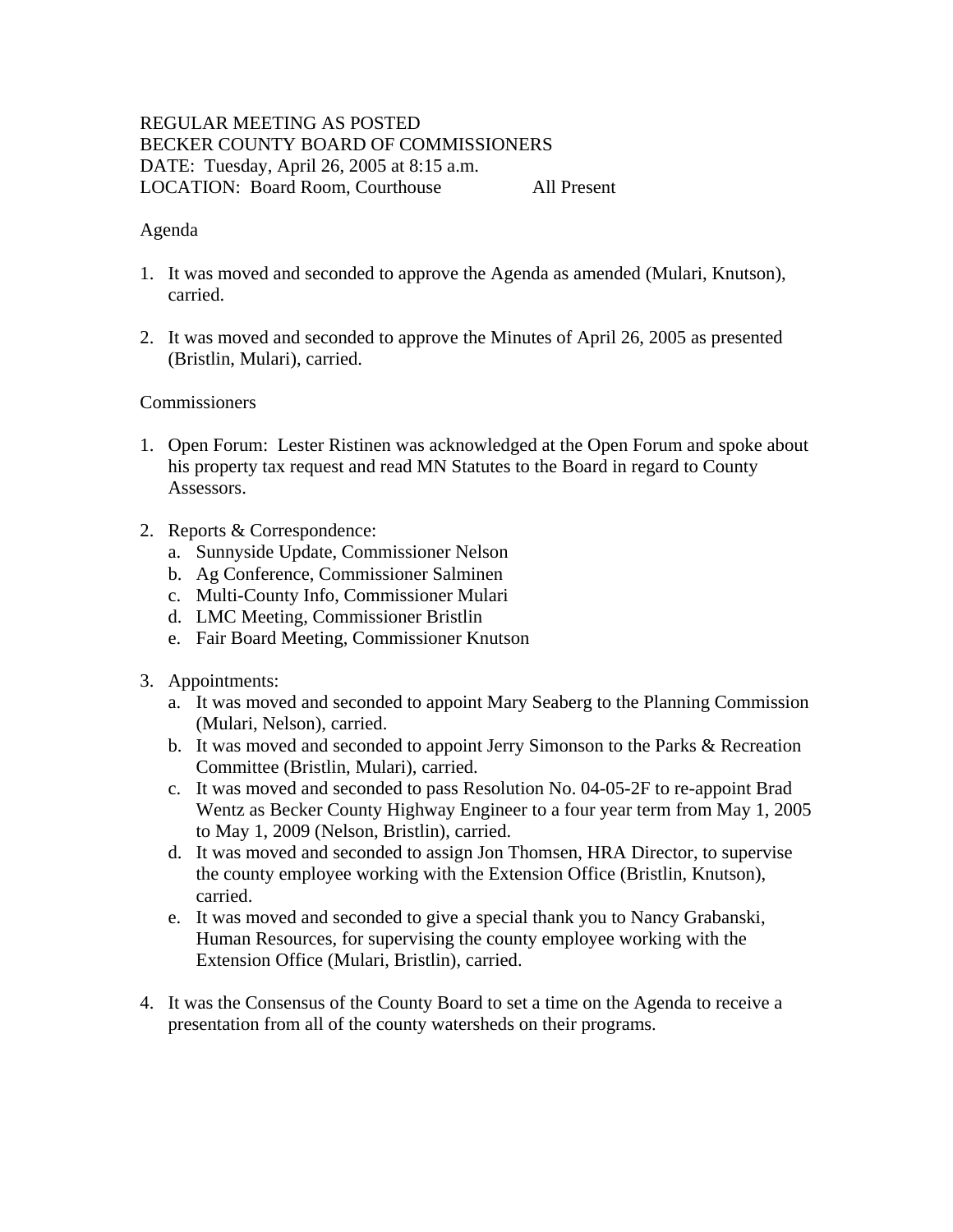## Finance

- 1. It was moved and seconded to approve the Claims as presented (Mulari, Nelson), carried.
- 2. It was moved and seconded to approve the purchase of the Anti-Spam Software at the cost of \$2,528, which has been budgeted for the IT Department (Nelson, Mulari), carried.
- 3. It was moved and seconded to approve the payment of 2004 dues of \$1,000, to the Northwestern Counties Data Processing Security Association (NCDPSA) (Mulari, Bristlin), carried.
- 4. Treasurer Cash Summary and Investment Summary are enclosed for information and review.

### Auditor

- 1. It was moved and seconded to approve an Annual On/Sale (includes Sunday) Liquor License – New Owner: Ryan Ulrich, Bayview Bar & Grill, Lake View Twp. (Bristlin, Nelson), carried.
- 2. It was moved and seconded to approve an Annual Off/Sale 3.2 Beer License New Owner, Ryan Ulrich, Bayview Bar & Grill, Lake View Twp. (Bristlin, Nelson), carried.
- 3. It was moved and seconded to approve an Annual Off/Sale 3.2 Beer License Renewal for Bill Christlieb, Osage Country Market, Osage Twp. (Knutson, Bristlin), carried.
- 4. It was moved and seconded to approve Annual Combination On/Off 3.2 Beer License Renewals for S&C Ironman Golf Course Inc., c/o Kris K. Smith, Ironman Golf Course, Detroit Twp., Timothy J. Eischens, Two Inlets Country Store, Two Inlets Twp, and Randy Blanford, Tamarac Resort, Sugar Bush Twp. (Bristlin, Nelson), carried.
- 5. It was moved and seconded to approve a New Annual Tobacco License for Heather J. Furlong, Snellman Store, Wolf Lake Twp. (Bristlin, Nelson), carried.
- 6. It was moved and seconded to pass Resolution No. 04-05-2D, opposing SF 1248, Article 2, Section 30 and HF 1420, Article 2, Section 30 freezing Payment In Lieu of Tax payments at current levels (Bristlin, Knutson), carried.
- 7. It was moved and seconded to pass Resolution No. 04-05-2C, opposing HF 786 and companion SF777 and part of HF 1420, Section 29, Subdivision 3 and companion part of SF 1248, Section 29, Subdivision 3, proposing to take away funds from the tax forfeited trust thereby reducing revenues to the benefactors of the trust; i.e. counties,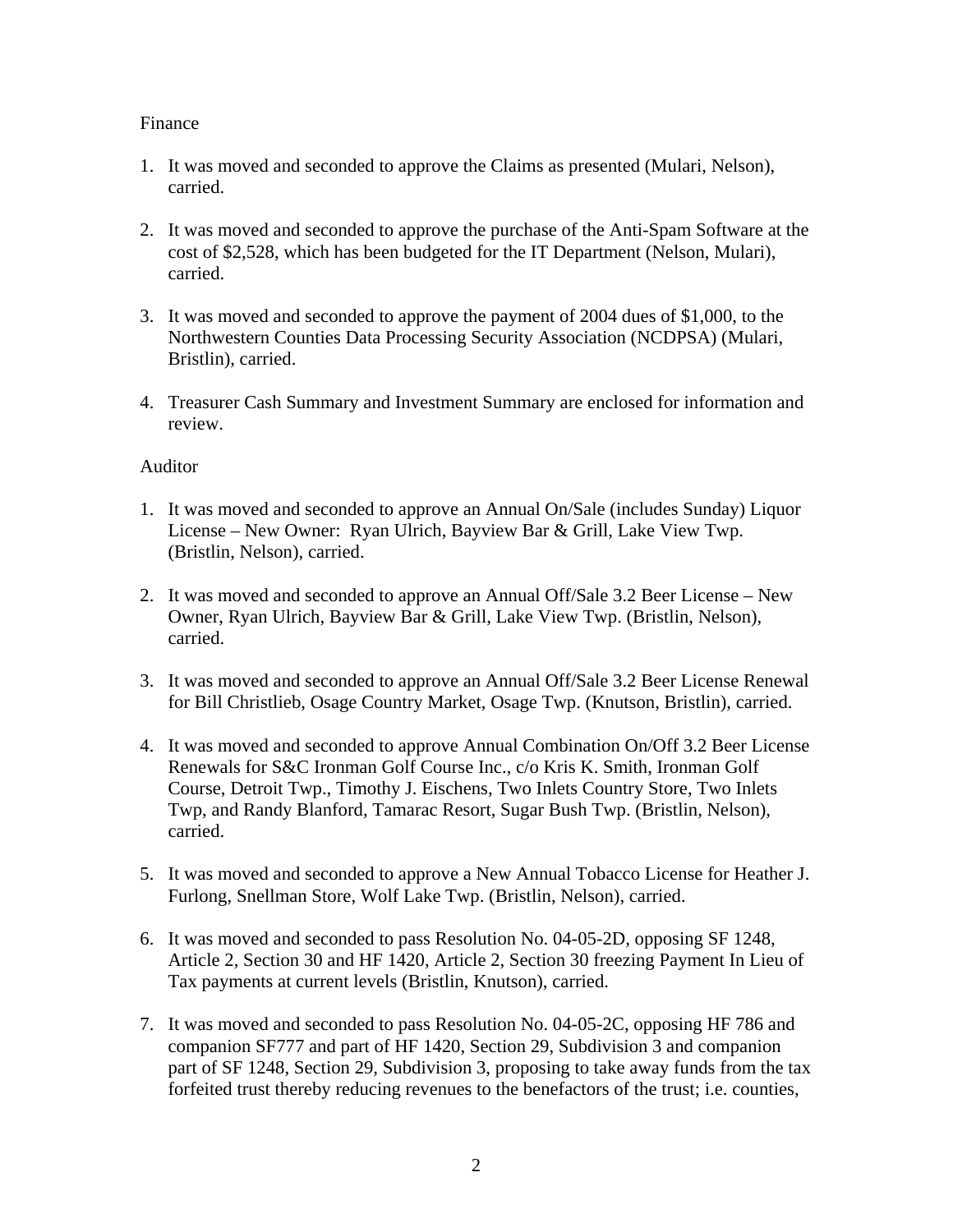school districts, towns and cities (Knutson, Nelson), carried. Keith Brekken, County Auditor, will send a copy of these resolutions to the school district in Becker County.

8. It was moved and seconded to pass Resolution No. 04-05-2G, authorizing the County Auditor to offer a land sale of Tax-Forfeit property to commence at 9:30 a.m. on July 22, 2005 and to publish a notice of sale as provided by law. All bids must be at or above the minimum bid (Bristlin, Nelson), carried.

IT Department, Rick Kvelsen, gave a Home Page Presentation of our new county site.

Assessor

It was moved and seconded to approve the following Abatements:

| 2005 Tax Payable |                  |                                 |                   |
|------------------|------------------|---------------------------------|-------------------|
| Parcel           | Twp/Cty          | Amount                          | Reason            |
| 04.0150.000      | Callaway         | $\mathcal{S}$<br>$\overline{0}$ | Correction        |
| 05.9005.000      | Carsonville      | 200                             | Lease not renewed |
| 06.0163.000      | Cormorant        | 344                             | Homestead         |
| 06.0347.000      | Cormorant        | 48                              | Homestead         |
| 06.1092.000      | Cormorant        | 324                             | Homestead         |
| 08.0301.000      | Detroit          | $\boldsymbol{0}$                | Homestead         |
| 08.1152.204      | Detroit          | $\overline{0}$                  | Homestead         |
| 08.1152.207      | Detroit          | $\overline{0}$                  | Homestead         |
| 08.1152.208      | Detroit          | $\overline{0}$                  | Homestead         |
| 08.1152.212      | Detroit          | $\overline{0}$                  | Homestead         |
| 18.0018.000      | Lake Park        | $\overline{0}$                  | Homestead         |
| 08.0458.001      | Detroit          | 244                             | Homestead         |
| 08.0848.509      | Detroit          | 196                             | Homestead         |
| 08.0997.000      | Detroit          | 1164                            | Homestead         |
| 08.0178.004      | Detroit          | 10                              | Homestead         |
| 08.1018.000      | Detroit          | 280                             | Homestead         |
| 08.1238.000      | Detroit          | 160                             | Homestead         |
| 08.1281.110      | Detroit          | 260                             | Homestead         |
| 10.0137.000      | Erie             | 14<br>$+$                       | Homestead         |
| 10.0111.000      | Erie             | $\overline{2}$                  | Homestead         |
| 10.0745.000      | Erie             | 30                              | Homestead         |
| 15.0086.000      | $H-O-L$          | 302                             | Homestead         |
| 17.0356.000      | Lake Eunice      | 674                             | Homestead         |
| 17.1109.000      | Lake Eunice      | 720                             | Homestead         |
| 17.1144.000      | Lake Eunice      | 738                             | Homestead         |
| 18.0042.001      | Lake Park        | 252                             | Homestead         |
| 19.0112.000      | Lake View        | 694                             | Homestead         |
| 19.0492.036      | Lake View        | 75.59                           | Road Only         |
| 19.0511.000      | Lake View        | 286                             | Homestead         |
| 19.1330.000      | <b>Lake View</b> | 236                             | Homestead         |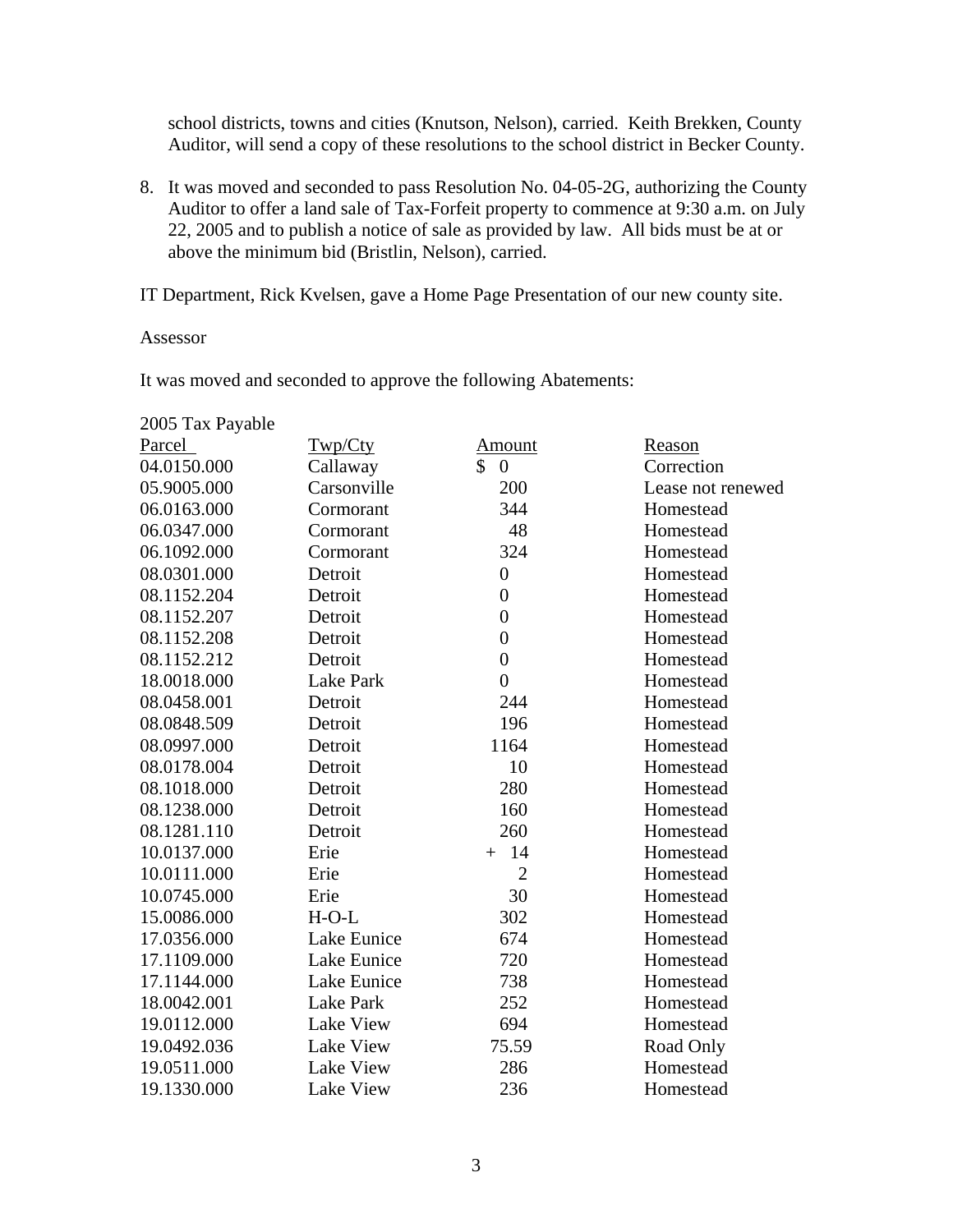| 19.1326.000      | <b>Lake View</b>     | 398              | Homestead      |
|------------------|----------------------|------------------|----------------|
| 19.1326.001      | Lake View            | 550              | Homestead      |
| 19.1313.000      | Lake View            | 552              | Homestead      |
| 19.1312.000      | Lake View            | 540              | Homestead      |
| 20.0419.000      | Maple Grove          | 494              | Homestead      |
| 20.0534.000      | Maple Grove          | 904              | Homestead      |
| 26.0175.000      | Runeberg             | 260              | Homestead      |
| 26.0174.000      | Runeberg             | 254              | Homestead      |
| 31.0069.000      | <b>Spruce Grove</b>  | 122              | Homestead      |
| 31.0110.000      | <b>Spruce Grove</b>  | 792              | Classification |
| 32.0349.000      | <b>Sugar Bush</b>    | $\boldsymbol{0}$ | Homestead      |
| 32.0350.000      | <b>Sugar Bush</b>    | $\boldsymbol{0}$ | Homestead      |
| 33.0322.000      | <b>Toad Lake</b>     | 508              | Correction     |
| 49.0124.603      | <b>Detroit Lakes</b> | 268              | Homestead      |
| 49.0247.000      | <b>Detroit Lakes</b> | 94               | Homestead      |
| 49.0275.001      | <b>Detroit Lakes</b> | 18               | MN/DOT         |
| 49.0514.000      | <b>Detroit Lakes</b> | 142              | Homestead      |
| 49.0717.000      | <b>Detroit Lakes</b> | 224              | R.R. Lease     |
| 49.0723.003      | <b>Detroit Lakes</b> | 354              | R.R. Lease     |
| 49.0811.000      | <b>Detroit Lakes</b> | 148              | Homestead      |
| 49.1326.000      | <b>Detroit Lakes</b> | 5854             | MN/DOT         |
| 49.1328.000      | <b>Detroit Lakes</b> | 3246             | MN/DOT         |
| 49.1330.000      | <b>Detroit Lakes</b> | 1350             | MN/DOT         |
| 49.1331.000      | <b>Detroit Lakes</b> | 8250             | MN/DOT         |
| 49.1340.000      | <b>Detroit Lakes</b> | 276              | MN/DOT         |
| 49.1543.003      | <b>Detroit Lakes</b> | 282              | Homestead      |
| 49.2016.000      | <b>Detroit Lakes</b> | 164              | Homestead      |
| 49.2491.922      | <b>Detroit Lakes</b> | 68               | Homestead      |
| 49.2522.000      | <b>Detroit Lakes</b> | 222              | R.R. Lease     |
| 49.2528.198      | <b>Detroit Lakes</b> | 1158             | Recalculate    |
| 49.2528.237      | <b>Detroit Lakes</b> |                  |                |
| 49.2528.268      | <b>Detroit Lakes</b> | 52               | Recalculate    |
| 49.2536.432      | <b>Detroit Lakes</b> | 322              | Recalculate    |
| 49.2536.436      | <b>Detroit Lakes</b> |                  | Recalculate    |
| 49.2537.451      | <b>Detroit Lakes</b> | 96               | Recalculate    |
| 49.2537.458      | <b>Detroit Lakes</b> |                  |                |
| 49.2538.504      | <b>Detroit Lakes</b> | 252              | Recalculate    |
| 49.2540.501      | <b>Detroit Lakes</b> | 10018            | Recalculate    |
| 50.0216.002      | Frazee               | $+474$           | Correction     |
| 52.0006.000      | Ogema City           | 158.61           | Correction     |
| 2004 Tax Payable |                      |                  |                |
| 33.0322.000      | <b>Toad Lake</b>     | 464              | Correction     |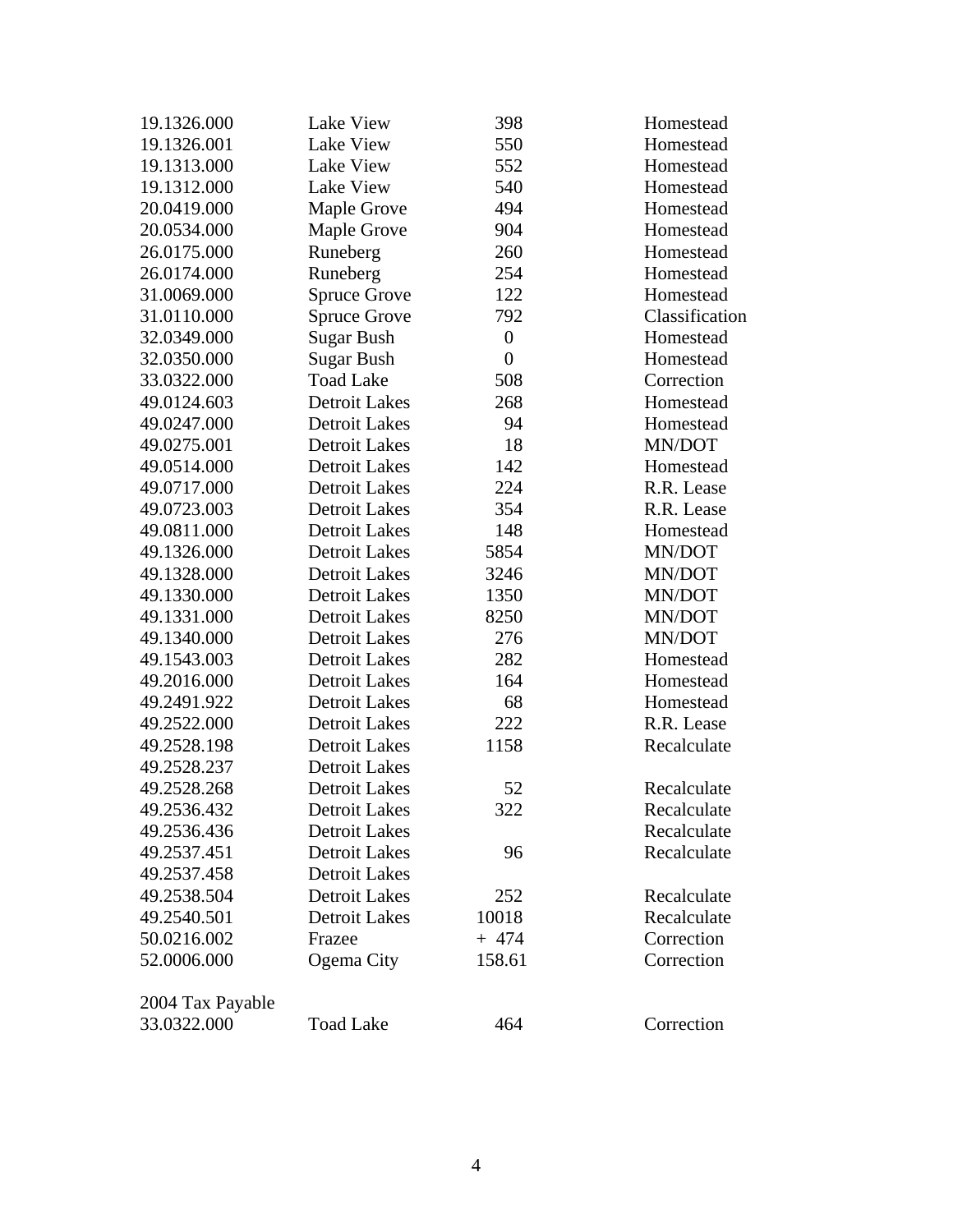# Sheriff's Department

- 1. It was moved and seconded to approve the STS Contract with the State of Minnesota to provide (1) Crew Leader to supervise 10 Offenders, 10 hours a week. Contract runs from July 1, 2006 to June 30, 2007 and provides \$25,837 to Becker County (Bristlin, Mulari), carried.
- 2. It was moved and seconded to accept the Juvenile Corrections Contract with the State of Minnesota. The contract runs from July 1, 2005 to June 30, 2007, and provides \$4,236.81 to Becker County (Bristlin, Mulari), carried.
- 3. It was moved and seconded to accept the grant in the amount of \$16, 464 for fiscal Year 2004 & 2005 for the Electronic Alcohol Monitoring Grant (Bristlin, Knutson), carried.

## Highway

1. It was moved and seconded to pass Resolution No. DOH 04-05-2A, Project SAP 03- 654-01 and CP 205-141-01, authorizing and directing to award the bid in the amount of \$1,007, 431.97 to Lakes Paving, Inc., low bidder (Knutson, Nelson), carried.

## Human Services

- 1. It was moved and seconded to approve the Agenda as amended (Mulari, Nelson), carried.
- 2. Shared Care Evaluation was added to the Agenda for information only.
- 3. It was moved and seconded to accept the Public Assistance Applications (Bristlin, Mulari), carried.
- 4. It was moved and seconded to approve the Human Services Claims (Bristlin, Mulari), carried.

### Community Health

- 5. It was moved and seconded to accept the Community Health Cost Center Report (Mulari, Bristlin), carried.
- 6. It was moved and seconded to approve the Community Health Claims (Bristlin, Mulari), carried.

### Transit

7. It was moved and seconded to approve the Transit Claims (Bristlin, Nelson), carried.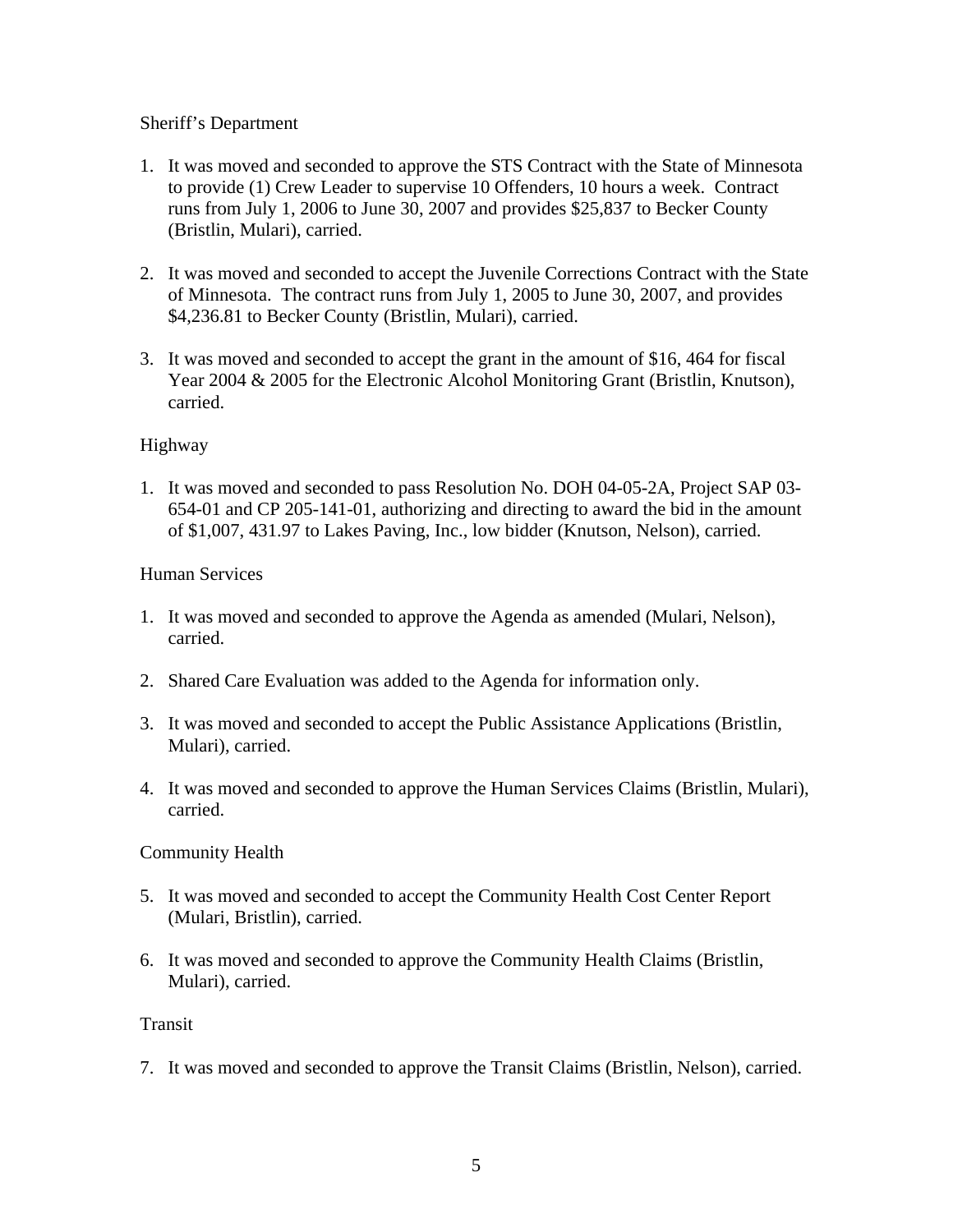## NRM

- 1. It was moved and seconded to concur with the NRM Sub-Committee recommendation to deny the easement request across Tax-Forfeited Land, Section 5, Forest Twp. by Bill Haggerty based on the following reasons: 1. Reasonable alternatives to obtain access to the individual's property exist; and 2. Exercising the easement would cause significant environmental impacts, as the proposed easement would require the construction of a new 2,000 foot roadway adjacent to a Becker County Preserve Area (Knutson, Mulari), carried.
- 2. The Timber Sale Policy was discussed and the Natural Resources Management Sub-Committee recommended a policy change. It was moved and seconded to approve the policy change (Knutson, Bristlin), and then it was moved and seconded to table this motion to allow for the County Attorney to review the wordage of the policy change and review again at the May 10, County Board Meeting (Nelson, Bristlin), carried.

## Planning & Zoning

- 1. It was moved and seconded to approve the Agenda as amended (Nelson, Mulari), carried.
- 2. Planning Commission (PC) Minutes of April 19, 2005:
	- 1) FIRST ORDER OF BUSINESS: Josh Blake, Detroit Twp. It was moved and seconded to concur with the findings and recommendations of the PC to approve the change of zone from agricultural to commercial based on the fact that the request is compatible with the comprehensive plan and the surrounding area (Knutson, Nelson), carried.
	- 2) SECOND ORDER OF BUSINESS: Don Lefebvre, Detroit Twp. It was moved and seconded to concur with the finding and recommendations of the PC to approve the change of zone from agricultural to residential for the 13 plus acre tract based on the fact that the zone change is compatible with the surrounding area (Knutson, Bristlin), carried.
	- 3) THIRD ORDER OF BUSINESS: Tim & Rhonda Sweeney, Cormorant Twp. It was moved and seconded to concur with the findings and recommendations of the PC to approve a conditional use to allow a commercial activity in an agricultural cone consisting of a marine sales and service operation based on the fact that the use will not be detrimental to the surrounding area (Bristlin, Nelson), carried.
	- 4) FOURTH ORDER OF BUSINESS: It was moved and seconded to concur with the findings and recommendations of the PC to approve a conditional use permit for gravel extraction as submitted with the application and on file with the Zoning Office based on the fact that the use is not detrimental to the surrounding area,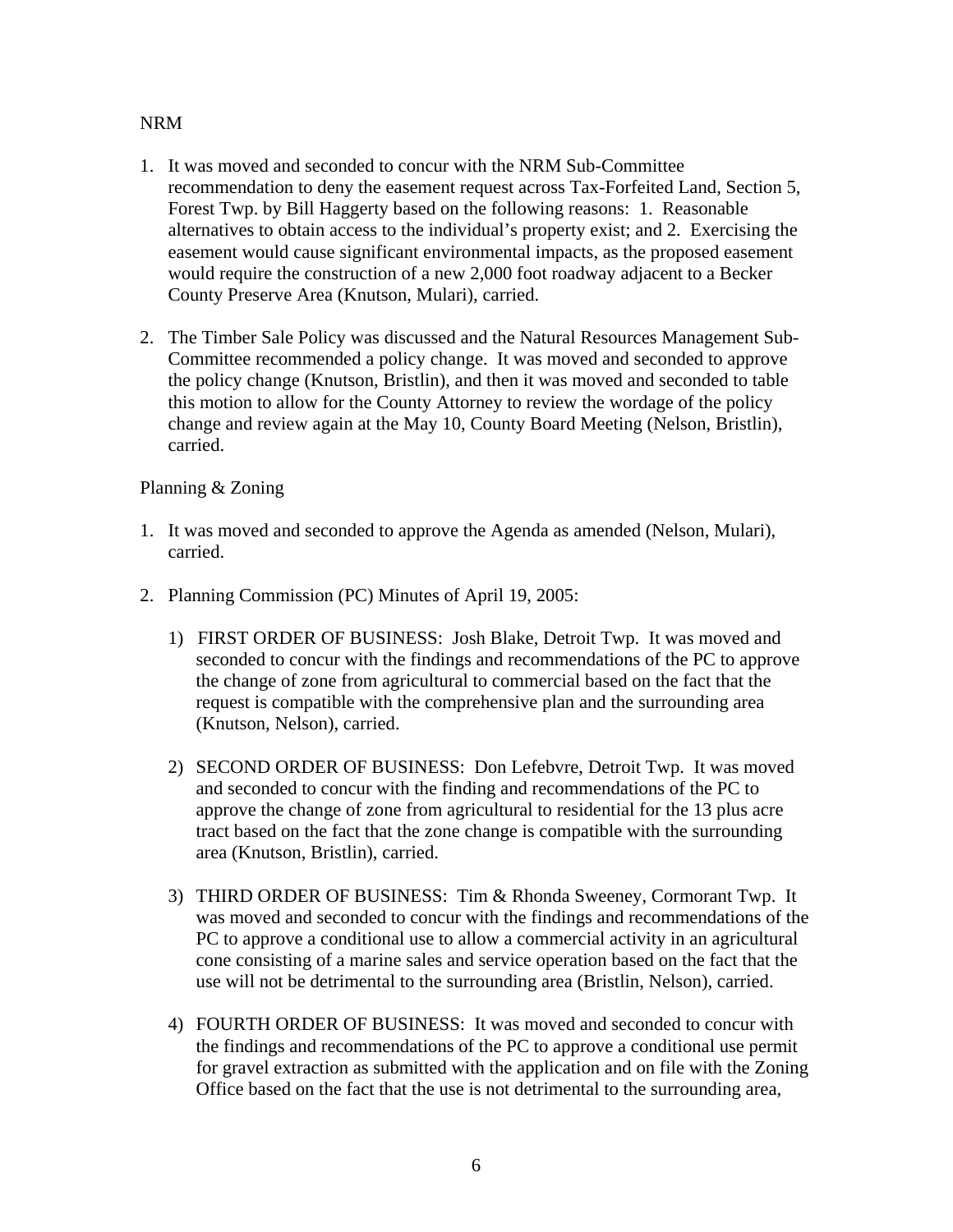and the existing pit being brought into compliance with current regulations (Bristlin, Mulari), carried.

- 5) FIFTH ORDER OF BUSINESS: Keith and Brandy Johnson, Audubon Twp. It was moved and seconded to concur with the findings and recommendations of the PC to approve a conditional use permit to operate a horse boarding facility based o n the fact that the property is zoned agricultural, the operation is in a rural setting and the use would not be a detriment to the surrounding area, with the stipulation that no more than twenty (20) horses including the owner's horses, can be located at this site at one time (Bristlin, Knutson), carried. Nelson voting nay.
- 6) SIXTH ORDER OF BUSINESS: Detroit Lakes Development Authority, Detroit Twp. It was moved and seconded to concur with the PC findings and recommendations to deny the change of zone from agricultural to industrial based on the fact that the use is not compatible with the surrounding residential area (Bristlin, Knutson), carried.
- 7) SEVENTH ORDER OF BUSINESS: Tea Cracker LLC., Round Lake Twp. Tabled.
- 8) EIGHTH ORDER OF BUSINESS: Ivan Kangas, Toad Lake Twp. It was moved and seconded to concur with the PC findings and recommendations to approve the change of zone from agricultural to residential and approve the certificate of survey to allow two tracts of land based on the fact the requests meet the criteria of the Zoning Ordinance and Subdivision Ordinance and the lots are larger than the surrounding area (Knutson, Bristlin), carried.
- 9) NINTH ORDER OF BUSINESS: Final Plat of Grand View Estates. It was moved and seconded to concur with the PC findings and recommendations to approve the plat of Grand View Estates based on the fact that it does meet the criteria of the Ordinance and conditional use permit (Mulari, Nelson), carried.
- 10) TENTH ORDER OF BUSINESS: Informational meeting and Election of Officers to be held on May 12, 2005 at the Ice Cracking Lake property at 7:30 a.m.
- 3. It was moved and seconded to table the passage of Resolution No PZ 04-05-2E, Blue's Valley Campground, Eagle Lake, Burlington Township until the May 10, County Board Meeting as requested (Bristlin, Mulari), carried. Nelson voting nay.
- 4. It was moved and seconded to approve the Becker County and Aggregate Industries EIS Reimbursement Agreement Sand & Gravel Mining made and entered into by the between Aggregate Industries, public business organization of the State of Minnesota (Bristlin, Nelson), carried.